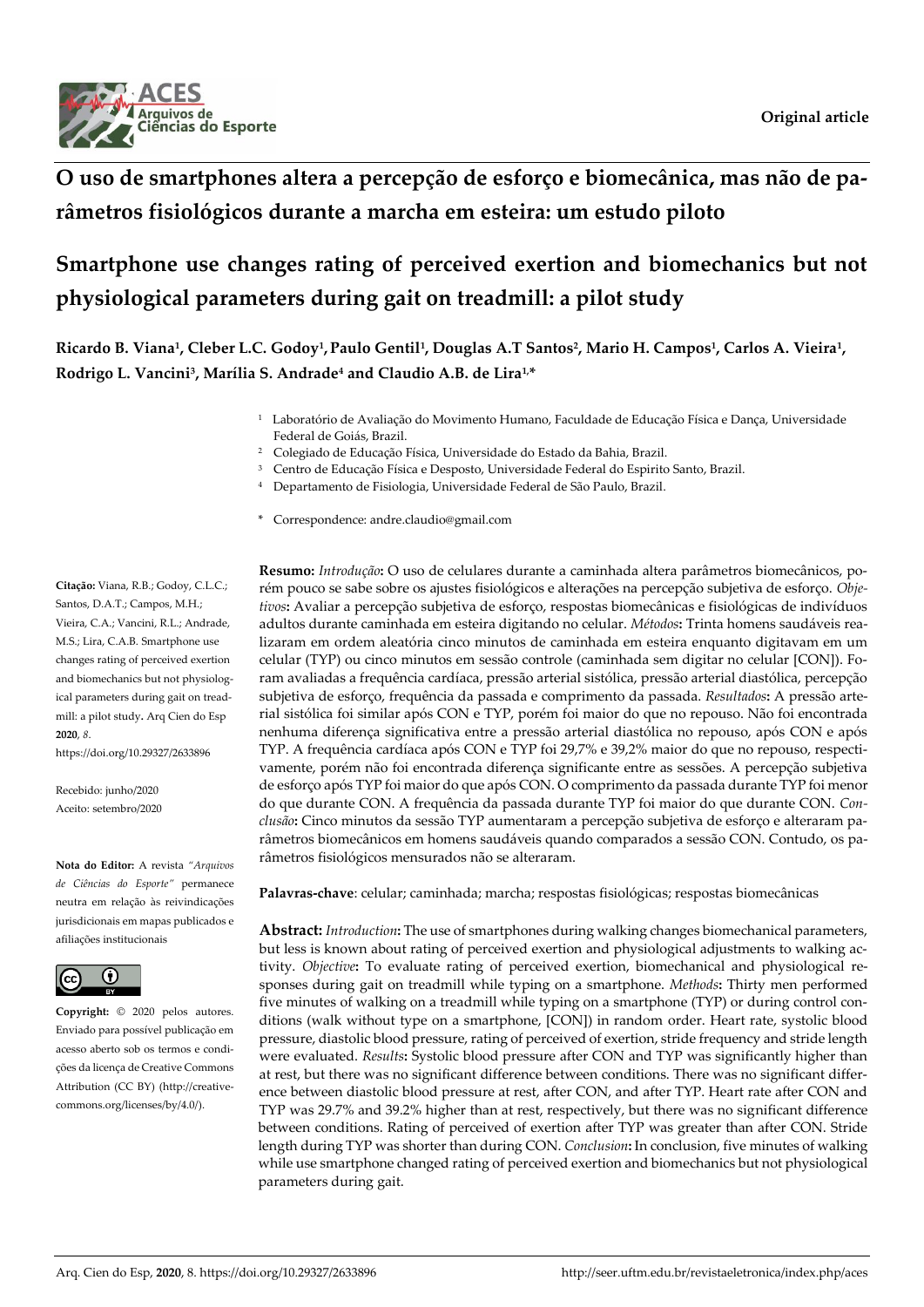**Keywords:** physical activity; sedentary; health; behavior change

#### **1. Introduction**

The use of smartphones has become common in modern society<sup>1</sup>. Over half the population in developed countries relies on them daily, and this rate is expected to reach 80% by 2020<sup>1</sup> . In some developed countries (e.g., Switzerland), nearly all adolescents (98%) own a mobile phone, most of which (97%) are smartphones<sup>2</sup>. In developing countries, such as Brazil, 77.9% of people aged 10 years or more have at least one mobile phone<sup>3</sup> . In addition, it is estimated that 73.6% of Brazilians use their cell phones to access the internet and communicate, whether through voice or text messaging applications<sup>3</sup>.

In the daily routine, use of mobile phones while performing other activities such as walking $4.5$  or driving is common<sup> $6,7$ </sup>. Previous studies have shown that the risk of accidents affecting pedestrians and drivers is higher while a phone is being used<sup>6,7</sup> and that dualtask walking changes the characteristics of the stride (a complete cycle of two consecutive steps), increasing the risk of falls<sup>4</sup>.

In addition, the use of a smartphone during walking can change biomechanical parameters<sup>8,9</sup> such as reducing gait velocity<sup>5</sup>. Moreover, in most pathologic conditions, steps tend to be even shorter and to present a higher cadence (steps/minute) than is physiologically necessary for the lower speed that is adopted $10$ . In fact, previous studies showed there is a relationship between in biomechanical and physiological variables during gait in healthy and clinical populations. For example, children are less efficient walkers than adults, because they have a faster cadence to compensate for a shortened stride length; as consequence, they present higher oxygen cost (in ml/kg/meter)11,12 and higher heart rate than adults<sup>12</sup>. In clinical population, when walking speed was held constant (80 m/min), the oxygen uptake increased 23% when subjects walked with the knee immobilized<sup>13</sup>. Restricting knee extension cause rise in the oxygen uptake during walking<sup>11</sup>. In athletes, biomechanical variables can be used to discriminate between recreational and well-trained runners at various submaximal speeds<sup>14</sup>. Therefore, it is reasonable to assume that the use of a smartphone during walking can change physiological parameters, including cardiovascular variables.

However, to best of our knowledge, no studies have investigated the possible changes in physiological responses when walking while using a mobile phone. Among physiological variables, those related to the cardiovascular system, such as heart rate and blood pressure, are important measures that reflect cardiovascular responses to exercise. In addition, the assessment of rating of perceived of exertion (RPE) is also an easy and low-cost tool for providing information about exercise intensity<sup>15,16</sup>.

Considering that the use of smartphones is highly prevalent in modern society and that it has previously been shown that the use of such devices during gait changes biomechanical parameters, studies that investigate RPE and physiological measures are warranted. Thus, the main aim of the current study was to evaluate the RPE and physiological measures during walking of healthy adults while typing on a smartphone. The secondary aim was to evaluate biomechanical variables in order to confirm results from previous studies. It is hypothesized that RPE, physiological and biomechanical measures will change during gait with the use of a smartphone compared to a walking control condition.

## **Methods**

### *Participants*

Thirty healthy male adults (a convenience sample) were recruited among students from the Faculty of Physical Education and Dance of the Federal University of Goiás (Goiânia, Brazil). Participants were recruited through social media and direct contact. The age and anthropometrical characteristics of the participants are presented in Table 1. Inclusion criteria were: (i) being a user of a smartphone and the WhatsApp® messaging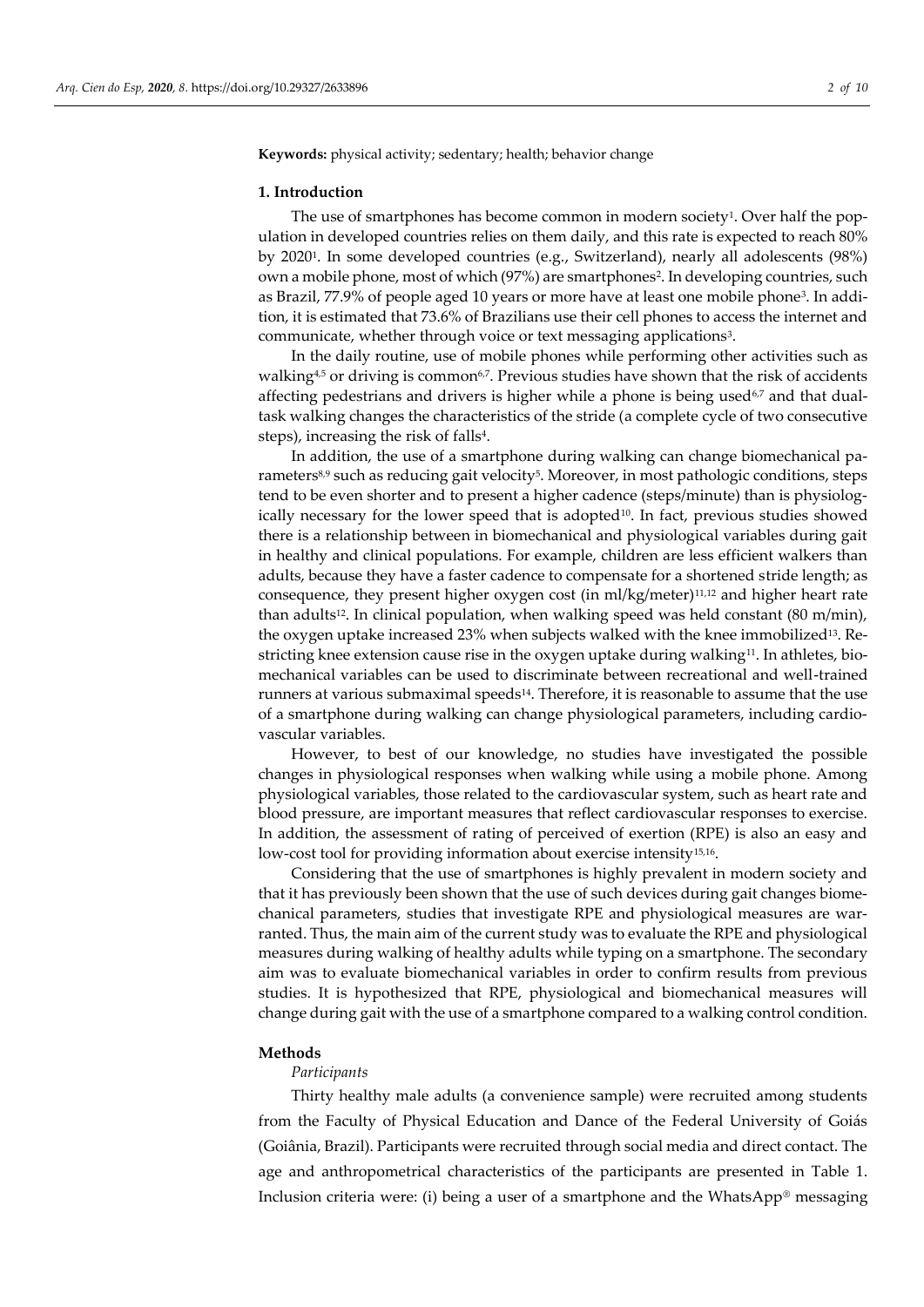application, (ii) being a male aged between 18 and 30 years and (iii) be familiarized with walking on a treadmill. The exclusion criteria were: (i) contraindication to physical activity screened using the Physical Activity Readiness Questionnaire  $(PAR-Q)^{17}$  and (ii) to present neurological, cognitive and orthopedic. All participants were informed of the intent, experimental procedures, benefits and risks of the study, and an informed consent was obtained from all individual participants. All experimental procedures were approved by the University Human Research Ethics Committee (April 25, 2017, no. 1.459.010) and conformed to the principles outlined in the Declaration of Helsinki. There were no medical complications during experimental procedure and none participants withdrew their consent.

**Table 1.** Characteristics of the participants (n = 30).

| <b>Variables</b>          | Mean ± standard deviation | Minimum-maximum |
|---------------------------|---------------------------|-----------------|
| Age (years)               | $23.1 \pm 2.9$            | $19.3 - 29.2$   |
| Height $(m)$              | $1.78 \pm 0.06$           | 1.68–1.92       |
| Body mass (kg)            | $74.4 \pm 9.8$            | 56.8–97.5       |
| Body mass index $(kg/m2)$ | $23.5 \pm 2.4$            | $17.5 - 27.9$   |

#### *Study design*

This was a cross-sectional crossover study. The study involved two tests performed on the same day in a randomized order. The tests lasted five minutes and consisted of a normal walk (without type on a smartphone, [CON]) and a walk while typing into a messaging application (WhatsApp®, USA) on a smartphone (TYP) (Figure 1). The participants used their own smartphones because they were familiar with the devices. Although in the CON conditions, the participants did not text on their smartphone, they remained with the phone in one hand. Each test lasted five minutes because this is sufficient for physiological variables to attain a steady state in most healthy people <sup>18</sup>. Immediately after each test, systolic and diastolic blood pressure (SBP and DBP) were measured with the participants seated, and RPE was monitored. Heart rate and stride length were monitored at all times in both tests. Recovery time between tests was set at a minimum of 20 minutes, since that period allows physiological variables to return to resting values19. During this period the participants remained seated quiet in a chair. Participants were directed to eat a standardized meal, not to participate in any strenuous exercise, and not to consume any stimulant or alcohol in the 24 hours preceding the testing session. The temperature and relative humidity in the testing laboratory ranged from 21 to 23 °C and 55% to 65%, respectively.

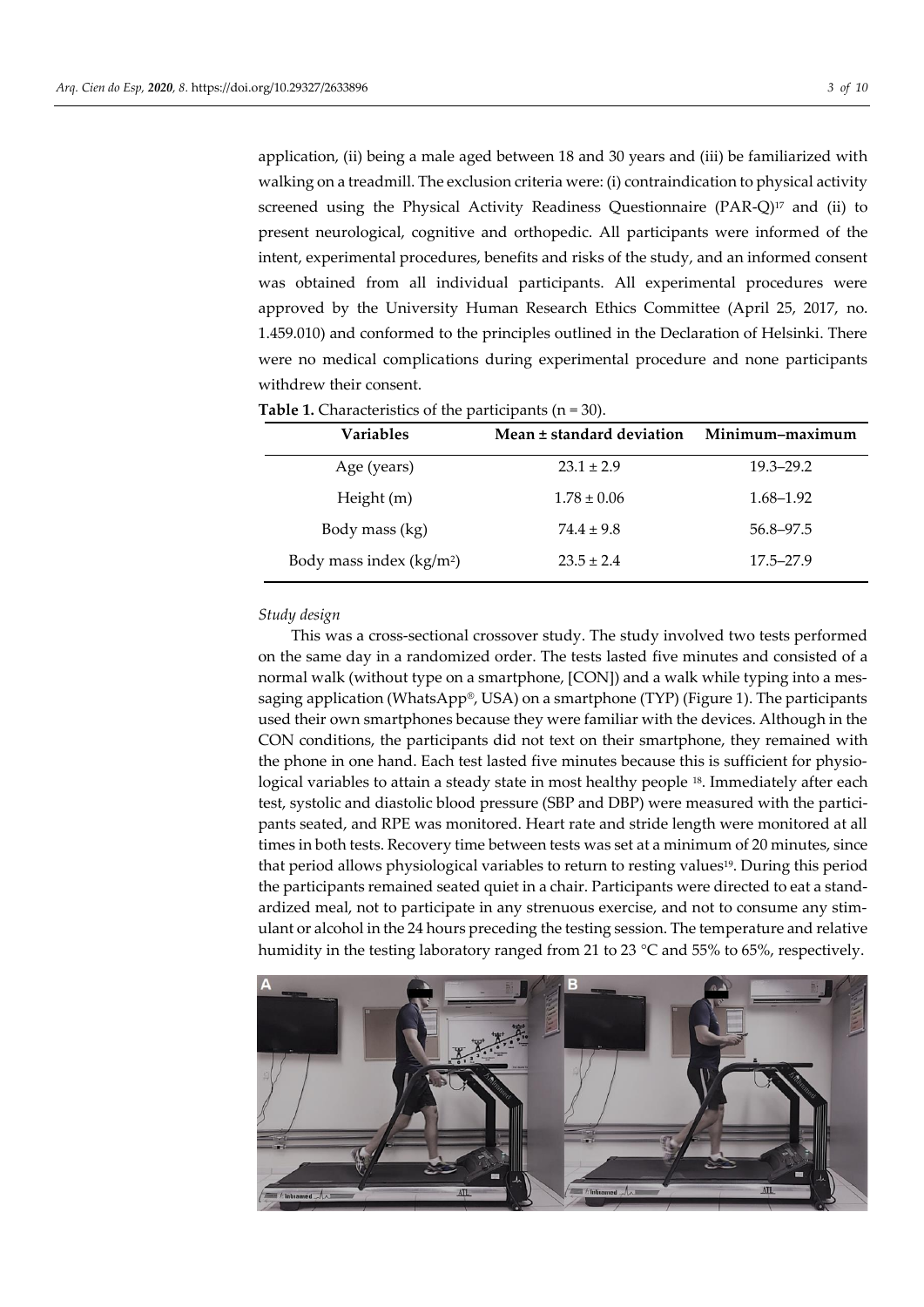**Figure 1.** Walking without typing (A) and while typing on a smartphone (B).

#### *Walking tests*

Both tests were performed on a motorized treadmill (ATL, Inbramed, Brazil) with 0% slope and at 5 km/h. After one of the two tests, the participant remained seated for 20 minutes for the heart rate to return to the pre-test value. After this period, the participant performed the other test. We chose a walking modality because it is the main form of human locomotion and is frequent in activities of daily life; 5 km/h was used because it is the average walking speed used by most healthy adults<sup>20</sup> and because some studies have compared comprehensively self-selected pace treadmill walking with fixed speed treadmill walking and showed that gait patterns were comparable between self-selected pace (~5km/h) and fixed speed treadmill walking (~5km/h)21,22 .

#### *Assessment of physiological and perceptual measures*

Heart rate responses were evaluated using a heart rate monitor (model RS800CX, Polar, Finland) coupled at the height of the xiphoid process of the participants. SBP and DBP were measured before and immediately after each test using a validated automatic digital blood pressure monitor (OMRON, HEM-7113, China). The blood pressure monitor was used according to the manufacturer's instructions. Participants' RPE was recorded immediately after each test using the Borg scale of  $6-20$  points<sup>15</sup>. Borg scale is composed by a quantitative scale ranging from 6 to 20 points, and also is composed by a qualitative scale ranging from a "very, very light" to "very, very hard" exercise intensity<sup>15</sup>. Moreover, Borg's RPE is an affordable, practical and valid tool for monitoring and prescribing exercise intensity, independent of gender, age, exercise modality, and physical activity level<sup>23</sup> .

## *Assessment of biomechanical measures*

The biomechanical variables measured were length and frequency of stride. Both walking tests (CON and TYP) were recorded using a digital camera (ST77, Samsung, Brazil) attached to a tripod and positioned two meters away on the right side of the treadmill. After that, the number of strides was counted by a trained examiner, and the average stride length of the participant during each test was calculated using the following equation: stride length (m) = velocity (m/s)/frequency of strides [18].

#### *Smartphone and instant messaging service for smartphones*

During TYP, an excerpt from one of Paulo Coelho's books was dictated (available in the supplementary material). The participant was instructed to type on the smartphone using two hands in order to enter as many words as possible through the messaging application. The participant was not allowed to use Swype mode to type on the smartphone's keyboard.2.1. Smartphone and instant messaging service for smartphones.

#### *Statistical analysis*

Data are presented as number and percentage for categorical variables; continuous data are expressed as mean ± standard deviation. According to the Shapiro–Wilk test, all variables presented a normal distribution. Student's *t*-test was used to compare the RPE after CON and TYP, and stride length and stride frequency during CON and TYP. Repeated-measures ANOVA was used to compare physiological variables (heart rate, SBP and DBP) at rest, after CON and TYP. Bonferroni post hoc testing was used where significance was indicated. In addition, carryover tests were performed for all variables to provide information about the effect of test order (CON vs. TYP or TYP vs. CON). *Pearson's* correlation coefficient was used to determine correlations between RPE and heart rate. Correlations below 0.49 were described as "poor", from 0.50 to 0.69 as "moderate," and 0.70 to 0.89 as "high," and from 0.9 and above as "very high"<sup>24</sup> *.* Cohen's *d* effect size for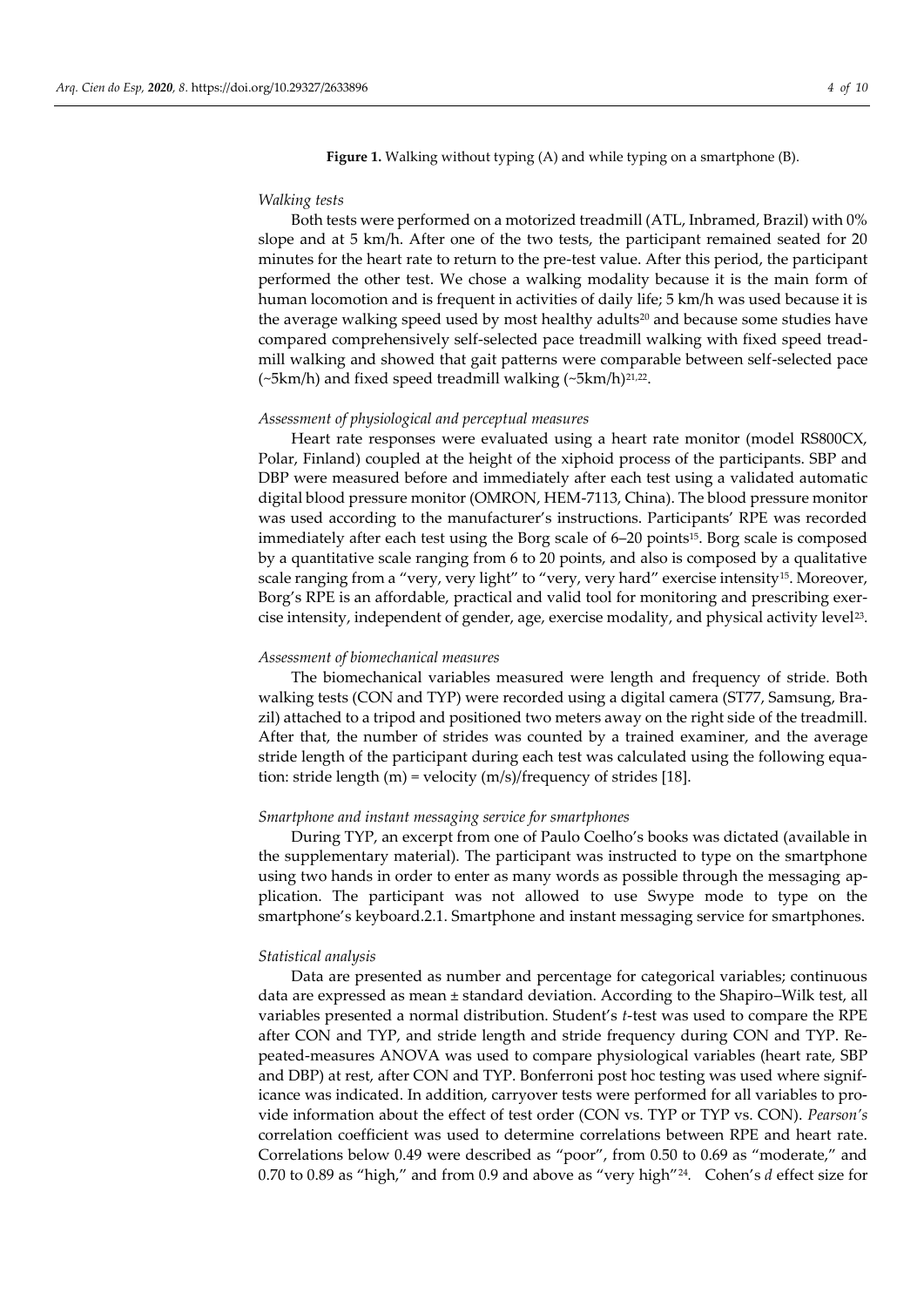differences between CON and TYP conditions were calculated using the following formula: *Cohen's d* =  $MD/(SD<sub>MD</sub>/\sqrt{2 \times (1-r)})$ . Where, MD, SD<sub>MD</sub> and *r* represents the mean difference (TYP value – CON value), standard deviation of mean difference, and the coefficient of correlation, respectively. The magnitude of the Cohens' *d* effect size was classified as "trivial" (d < 0.2), "small" (0.2  $\leq$  d < 0.5)", "medium" (0.5  $\leq$  d < 0.8), and "large"  $(d \ge 0.8)^{25}$ . Statistical Package for the Social Sciences (SPSS) version 23 (IBM Corp., USA) was used for statistical analysis, and a significance level of .05 was set for all statistical tests.

## **3. Results**

### *Physiological and perceptual measures*

Examination of SBP indicated a significant difference (F [2,58] = 9.130; *p* < .001) for the three conditions (rest, after CON and after TYP). SBP evaluated after CON and TYP was 4.8% (**Δ**: 2 ± 9 mmHg; *p* = .007; d = 0.60) and 5.6% (**Δ**: 1 ± 7 mmHg; *p* = .001; d = 0.74) higher than at rest conditions, respectively. However, no significant difference in SBP (*p* > .05; d = -0.10) was found between after CON and TYP (Table 2). Examination of DBP indicated a non-significant difference between conditions (F [2,58] = 1.068; *p* = .350) at rest and after CON and TYP (Table 2).

**Table 2.** Physiological, perceptual and biomechanical responses to CON and TYP (n = 30).

| Variables         | <b>Rest</b>  | <b>CON</b>                | <b>TYP</b>       | $p^{\rm a}$ | Cohen's d         |
|-------------------|--------------|---------------------------|------------------|-------------|-------------------|
| $SBP$ (mm $Hg$ )  | $125 \pm 10$ | $131 \pm 11$ <sup>*</sup> | $132 \pm 13*$    | 1.000       | $-0.10$ [trivial] |
| $DBP$ (mmHg)      | $67 \pm 7$   | $69 \pm 9$                | $68 \pm 8$       | 1.000       | $0.12$ [trivial]  |
| Heart rate (bpm)  | $74 \pm 14$  | $96 \pm 21*$              | $103 \pm 13^*$   | .191        | $-0.35$ [small]   |
| RPE (6-20)        | N/A          | $8 \pm 1$                 | $9 \pm 2$        | < 0.001     | $1.27$ [large]    |
| Stride length (m) | N/A          | $1.46 \pm 0.06$           | $1.45 \pm 0.07$  | .036        | $-0.40$ [small]   |
| Stride frequency  | N/A          | $57.25 \pm 2.36$          | $57.69 \pm 2.57$ | .026        | $0.43$ [small]    |
| (strides/minute)  |              |                           |                  |             |                   |
|                   |              |                           |                  |             |                   |

Examination of heart rate for the three conditions (rest, after CON and after TYP) indicated a significant difference (F  $[2,58] = 55.817$ ;  $p < .001$ ). Heart rate after CON and TYP was 29.7% (**Δ**: 23 ± 19 bpm; *p* < .001; d = 1.17) and 39.2% higher (**Δ**: 29 ± 7 bpm; *p* < .001; d = 3.98) than heart rate in rest conditions. However, heart rate during TYP was similar compared to CON (**Δ**: -6 ± 18 bpm; *p* = .191; d = -0.35). In addition, TYP resulted in a significantly higher RPE ( $\Delta$ : 1.7  $\pm$  1.3;  $p < .001$ ; d = 0.63) as compared with CON (Table 2). There was evidence of carryover effect of the session order to the DBP  $(p = .016)$  but not to the SBP (*p* = .283), heart rate (*p* = .301), and RPE (*p* = .195).

There was a poor positive correlation between RPE and heart rate during  $TYP$  ( $r =$ 0.48; *p* =.008) but not during CON condition (r = 0.26; *p* = .163).

#### *Biomechanical measures*

Examination of stride length revealed that stride length during TYP was ~1% shorter than during CON (**Δ**: -0.01 ± 0.03 m; *p* = .036; d = -0.40), whereas stride frequency was ~1% higher in TYP than during CON (**Δ**: 0.44 ± 1.02 strides/minute; *p* = .026; d = 0.43) (Table 2). There was no evidence of carryover effect of the session order to the stride length (*p* = 0.730) and stride frequency ( $p = 0.890$ ).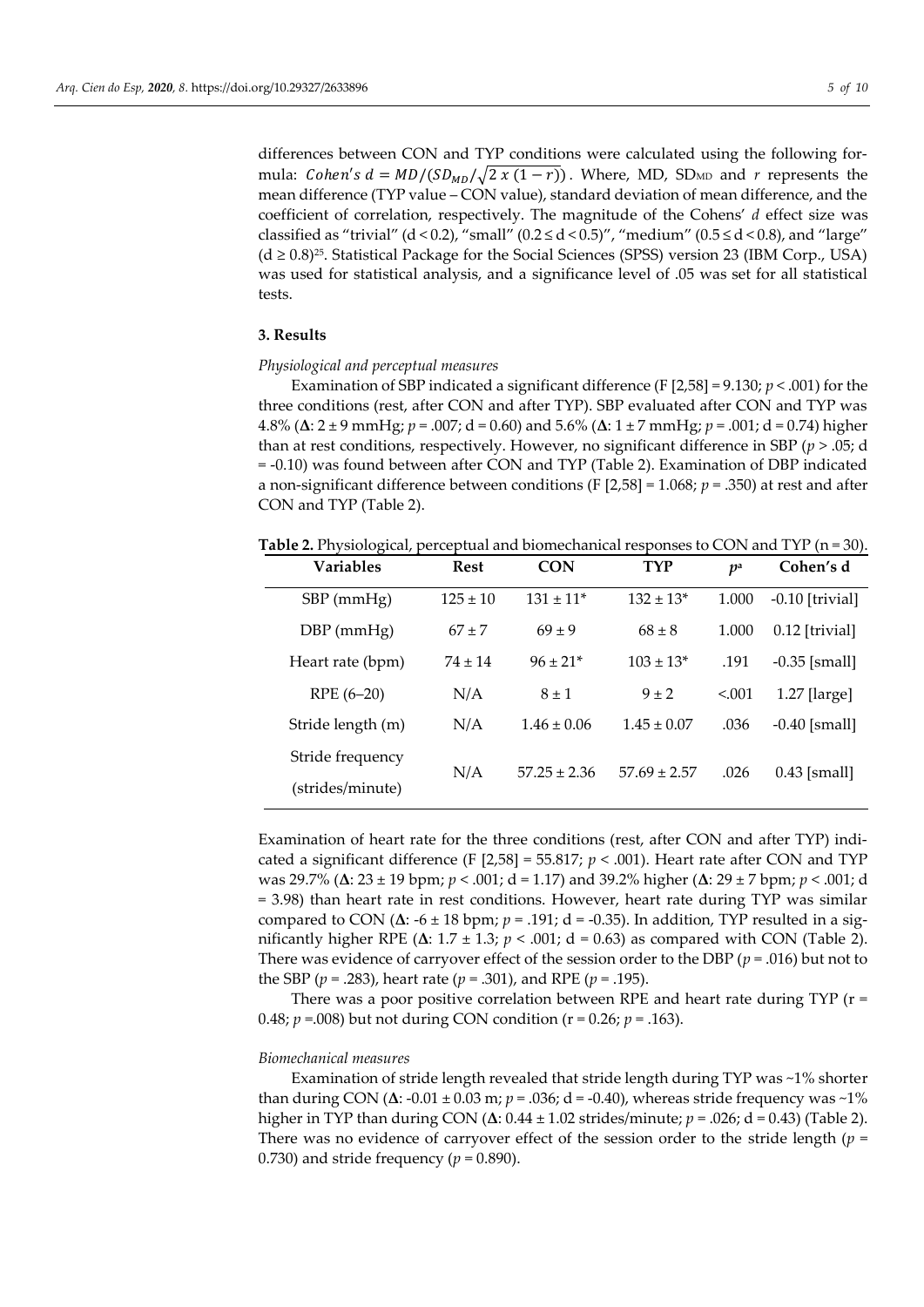## **4. Discussion**

This study analyzed the RPE, physiological and biomechanical responses during walking while typing on a smartphone. Our hypothesis was that RPE, physiological and biomechanical measures would suffer alterations with the use of a smartphone compared to a walking control condition. Our results partially confirmed our initial hypothesis, since we found a higher RPE in TYP condition when compared to CON condition. We also confirm the findings from previous studies with regard to biomechanical changes while dualtask walking. However, heart rate, SBP and DBP were similar between TYP and CON conditions.

Previous studies have already demonstrated that biomechanical measures are influenced by walking while texting. Lamberg and Muratori<sup>26</sup> reported that walking while typing on a smartphone decreased velocity by 33% and increased lateral deviation by 61%. Parr et al.<sup>5</sup> found a reduction of 16% in gait velocity during typing on a smartphone. Demura and Uchiyama<sup>27</sup> showed a 17% decrease in gait velocity when able-bodied young adults used the e-mail function on a cellular phone. Hollman et al.<sup>28</sup> reported an average decrease in gait velocity of 12% for individuals while spelling a five-letter word backward. Harshish et al.<sup>29</sup> found reductions of  $2 \pm 0.2$  cm and  $1 \pm 0.2$  cm in the single-step vertical heel clearance during stair descent and ascent, respectively. In addition, previous studies have shown the association between cognitive performance/abilities and gait characteristics<sup>30,31</sup>. Altogether, it is clear that dual-task walking (including mobile phone use) changes biomechanical variables related to gait. Different from other studies, we opted to keep speed constant in order to analyze biomechanical variables independently of velocity changes. By doing this, our findings on biomechanical variations confirmed results found in previous studies, since we found that stride frequency and length were influenced (small changes) during gait using a smartphone.

On the other hand, Magnani et al. $32$  verified the effects of attentional dual tasks performed by 20 young people under four conditions: while using a cell phone during a 4 minute walk at 4 km/h on a treadmill looking forward at a fixed target 2.5 m away, talking on a cell phone with unilateral handling, texting messages on a cell phone with unilateral handling, and looking forward at the aforementioned target while listening to music without handling the phone. The authors did not find a significant difference in step length between any conditions. In the present study, participants walked at a greater velocity (5 km/h), which may explain the small changes found in the biomechanical variables investigated. Pizzamiglio et al.<sup>33</sup> analyzed stride length and frequency and walking velocity of 18 individuals (7 men and 11 women), and found a reduction in walking speed due to increased stride frequency rather than length. One important difference in our study is that we collected data using a motorized treadmill; therefore, the velocity remained constant independent of conditions (walking while texting or not), which increased stride frequency and consequently may have reduced the time per step, providing less time for a reaction to a possible perturbation.

A possible explanation for our results is that arm swing helps stabilize the trunk and control lateral stability of the body during walk, thus reducing the metabolic cost  $34$ . During walking while texting, arm swing is impaired; therefore, it was expected that TYP condition could provide perturbations in the movement pattern. Altogether, the cognitive requirement of typing on a cell phone and non-movement of the arms may have been the factors responsible for the reduction in stride length and increased stride frequency.

Another relevant point of the present study is that, to the best of our knowledge, no previous study had assessed RPE, physiological and biomechanical variables when the concomitant task was texting on a smartphone. Kodesh and Kizony<sup>35</sup> conducted a study in which 25 young adults (14 men and 11 women) performed an experimental protocol which included three conditions, each with and without performing a cognitive secondary task (solving puzzles), for a total of six tasks. The three conditions were: rest (sitting), walking over ground at a comfortable self-selected speed, and walking on a treadmill at a fast speed. The results showed that there were no significant differences in heart rate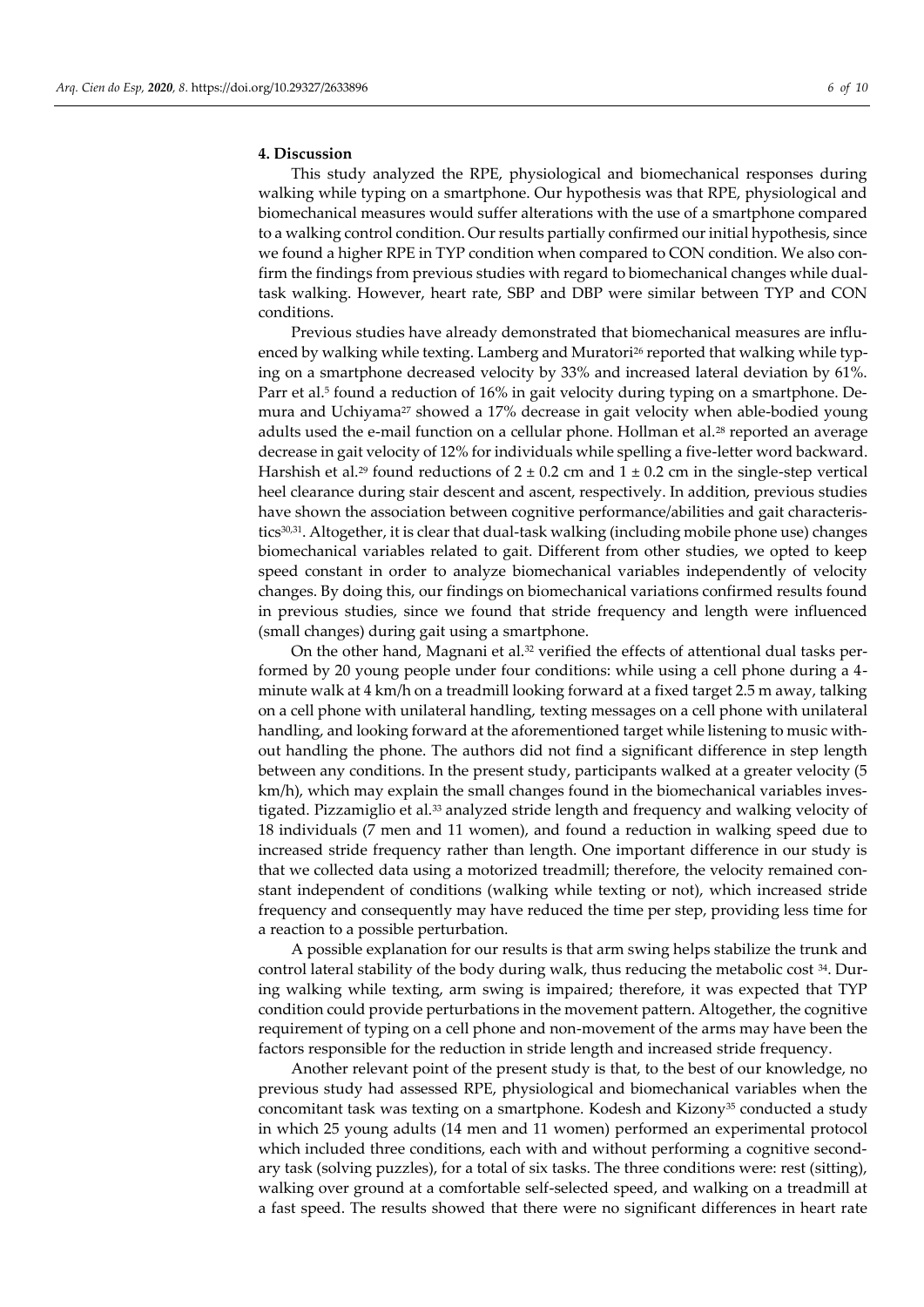and oxygen uptake between walking and walking while solving puzzles. These results agree with the results of the present study, in which heart rate was similar between TYP and CON conditions. In thin sense, although the participants needed to pay attention to the text being dictated and then type the text into the smartphone, and the participants needed to look at the cell phone and not forward, which changes the normal movements of the trunk and head<sup>36</sup>, it was not sufficient to increase participants' heart rate.

Another physiological variable evaluated was blood pressure. We did not find a significant difference in blood pressure between CON and TYP conditions. The absence of difference in blood pressure between the two conditions can be explained because the exercise intensity corresponded to a very light intensity<sup>37</sup>, as reflected by the modest values for heart rate. It is known that to bring about changes in blood pressure through rhythmic exercise, the intensity needs to be at least moderate to intense<sup>38</sup>. On other hand, as expected, SBP reached greater values in both walking conditions than during rest conditions, and DBP did not differ in any conditions (rest, CON or TYP).

On the other hand, we found that RPE measured immediately after TYP was higher than after CON condition, which correspond to a very light-fairly light exercise intensity and very light exercise intensity, respectively. Moreover, our results showed a poor positive correlation between RPE and heart rate during TYP. Indeed, RPE scale has been correlated (*r* = 0.80–0.90) with several physiological measures of performance effort, including heart rate during activity<sup>39</sup>; however, we believe that the dissociation found in the present study between RPE and heart rate (different RPE and similar mean heart rate) may be explained by difficult of the participants differentiate RPE from discomfort. In addition, RPE measured immediately after TYP and CON conditions

Our study is not without limitation. First, other physiological measures, like oxygen uptake, were not measured due lack of specific equipment. The assessment of other physiological measures could bring further insight into the topic, since there is evidence about a negative relationship between cell phone use and cardiorespiratory fitness<sup>40</sup>. Second, our study sample is based only on a cohort of healthy male adults with mean age of 23.1 years old. Considering that healthy adults present normal or high aerobic physical fitness, it is reasonable to assume that walk while typing in clinical people, such as older adults and people with non-communicable disease, perform this dual-task may represent a high fraction of maximal aerobic fitness. Thus, future studies must be conducted to elucidate this matter. Also, as young individuals usually have better coordinate ability than elderlies, future studies are need with this population. Third, the stride length measure used is not the best method to measure a fundamental biomechanical feature; however, it was not possible to use a more robust method in our laboratory. Finally, stride parameters were measured during a treadmill walking and therefore, it may not represent a real-life walking. Nevertheless, we believe that these limitations do not prevent the study from drawing conclusions.

## **5. Conclusion**

Five minutes of TYP at constant smartphone use changed rating of perceived exertion and biomechanics but not physiological parameters during gait on treadmill in healthy men compared to a walking control condition.

**Author Contributions:** R.V., C.G. and C.L design the study; R.V. and C.G. performed the review of literature and contributed to acquisition of data; R.V. analyzed the data; R.V. and C.L wrote the paper; C.G., P.G., D.S., M.C., C.A., R.L.V. and M.A. critically revised the paper; All authors contributed to revision of the paper.

**Funding:** Not Applicable.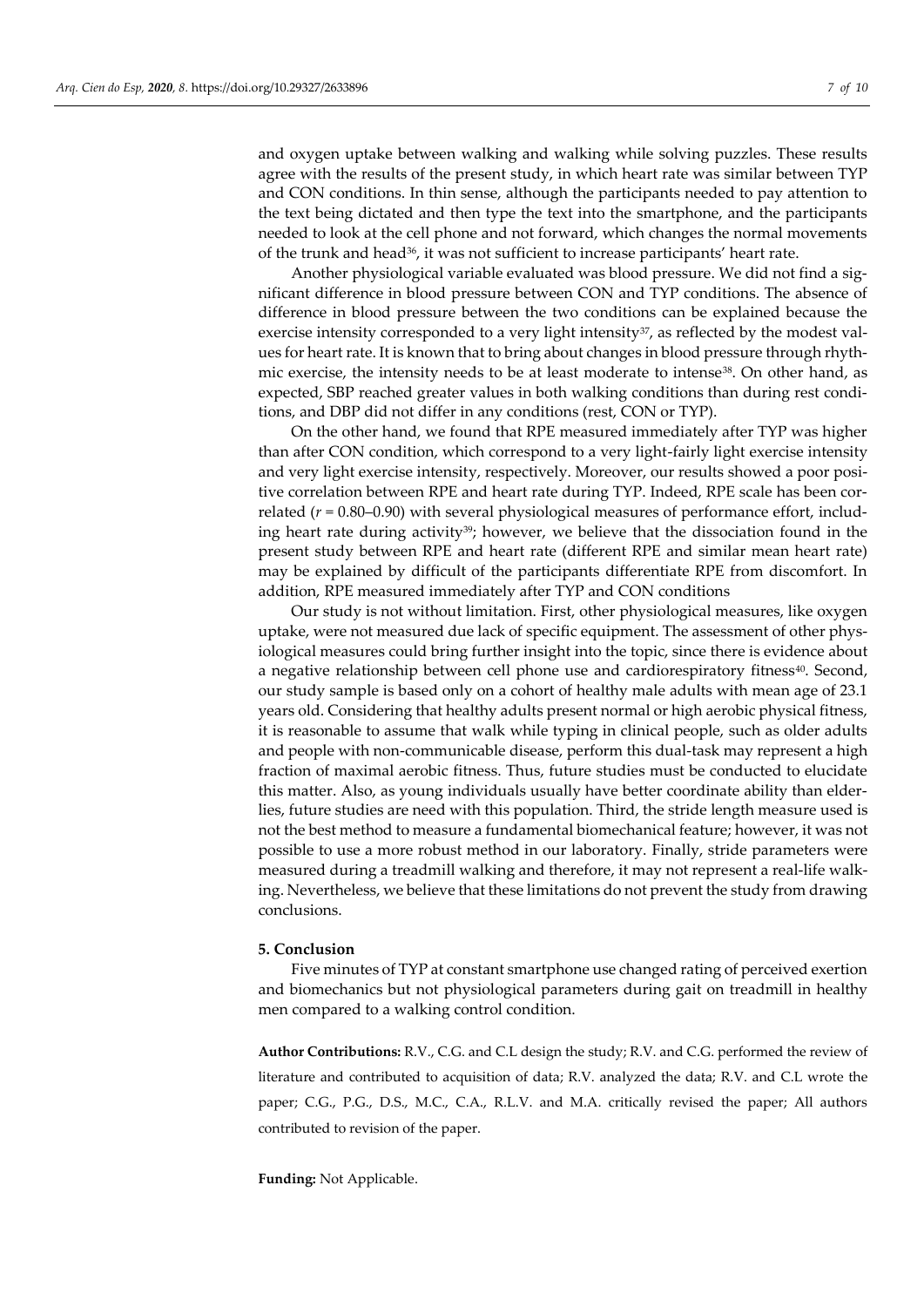**Ethics Committee:** All experimental procedures were approved by the University Human Research Ethics Committee (April 25, 2017, no. 1.459.010).

**Conflict of interests:** The authors declare that there is no conflict of interest.

### **References**

- 1. McIlroy, T. Planet of the phones. Available online: http://www.economist.com/news/leaders/21645180-smartphoneubiquitous-addictive-and-transformative-planet-phones (accessed on Mar 10, 2020).
- 2. Willemse, I.; Waller, G.; Genner, S.; Suter, L.; Oppliger, S.; Huber, A.L.; Süss, D. JAMES: Youth, Activities, Media– Survey Switzerland. In Proceedings of the Zürcher Hochschule für angewandte Wissenschaften; Zürich, **2014**, p. 67.
- 3. IBGE Instituto Brasileiro de Geografia e Estatística Available online: http://www.ibge.gov.br/home/estatistica/populacao/acessoainternet2014/default\_xls.shtm (accessed on Mar 10, 2020).
- 4. Nordin, E.; Moe-Nilssen, R.; Ramnemark, A.; Lundin-Olsson, L. Changes in step-width during dual-task walking predicts falls. *Gait Posture* **2010**, *32*, 92–97, doi:10.1016/j.gaitpost.2010.03.012.
- 5. Parr, N.D.; Hass, C.J.; Tillman, M.D. Cellular phone texting impairs gait in able-bodied young adults. *J. Appl. Biomech.* **2014**, *30*, 685–688, doi:10.1123/jab.2014-0017.
- 6. Klauer, S.G.; Guo, F.; Simons-Morton, B.G.; Ouimet, M.C.; Lee, S.E.; Dingus, T.A. Distracted driving and risk of road crashes among novice and experienced drivers. *N. Engl. J. Med.* **2014**, *370*, 54–59, doi:10.1056/NEJMsa1204142.
- 7. Shelton, J.T.; Elliott, E.M.; Lynn, S.D.; Exner, A.L. The distracting effects of a ringing cell phone: An investigation of the laboratory and the classroom setting. *J. Environ. Psychol.* **2009**, *29*, 513–521, doi:10.1016/j.jenvp.2009.03.001.
- 8. Yogev-Seligmann, G.; Rotem-Galili, Y.; Mirelman, A.; Dickstein, R.; Giladi, N.; Hausdorff, J.M. How does explicit prioritization alter walking during dual-task performance? Effects of age and sex on gait speed and variability. *Phys. Ther.* **2010**, *90*, 177–186, doi:10.2522/ptj.20090043.
- 9. Schwebel, D.C.; Stavrinos, D.; Byington, K.W.; Davis, T.; O'Neal, E.E.; de Jong, D. Distraction and pedestrian safety: how talking on the phone, texting, and listening to music impact crossing the street. *Accid. Anal. Prev.* **2012**, *45*, 266–271, doi:10.1016/j.aap.2011.07.011.
- 10. Tesio, L.; Rota, V. The motion of body center of mass during walking: a review oriented to clinical applications. *Front. Neurol.* **2019**, *10*, doi:10.3389/fneur.2019.00999.
- 11. Waters, R.L.; Mulroy, S. The energy expenditure of normal and pathologic gait. *Gait Posture* **1999**, *9*, 207–231, doi:10.1016/S0966-6362(99)00009-0.
- 12. Waters, R.L.; Lunsford, B.R.; Perry, J.; Byrd, R. Energy-speed relationship of walking: standard tables. *J. Orthop. Res.* **1988**, *6*, 215–222, doi:10.1002/jor.1100060208.
- 13. Kerrigan, D.C.; Viramontes, B.E.; Corcoran, P.J.; LaRaia, P.J. Measured versus predicted vertical displacement of the sacrum during gait as a tool to measure biomechanical gait performance. *Am. J. Phys. Med. Rehabil.* **1995**, *74*, 3–8, doi:10.1097/00002060-199501000-00002.
- 14. Santos-Concejero, J.; Granados, C.; Irazusta, J.; Bidaurrazaga-Letona, I.; Zabala-Lili, J.; Tam, N.; Gil, S.M. Influence of the biomechanical variables of the gait cycle in running economy. *Rev. Int. Cienc. Deporte* **2014**, *10*, 95–108, doi:10.5232/ricyde2014.03601.
- 15. Borg, G.A. Psychophysical bases of perceived exertion. *Med. Sci. Sports Exerc.* **1982**, *14*, 377–381.
- 16. Noakes, T.D. Linear relationship between the perception of effort and the duration of constant load exercise that remains. *J. Appl. Physiol.* **2004**, *96*, 1571–1573, doi:10.1152/japplphysiol.01124.2003.
- 17. Canadian Society for Exercise Physiology Physical Activity Readiness Questionnaire PAR-Q. **2002**.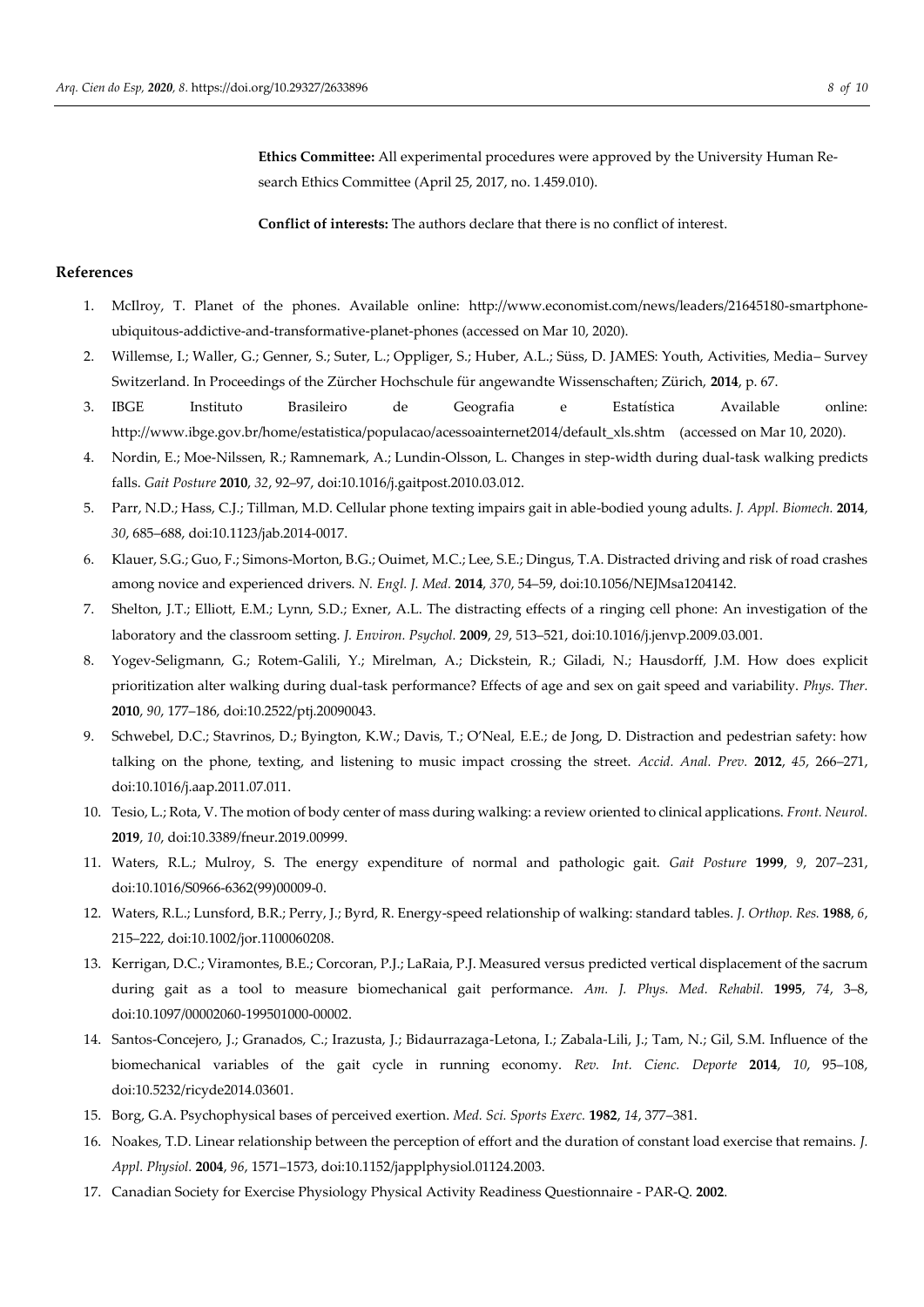- 18. Powers, S.K.; Howley, E.T. *Exercise physiology: Theory and application to fitness and performance*; 10th ed.; McGraw-Hill Education: New York, **2017**; ISBN:978-1-259-87045-3.
- 19. Plowman, S.A.; Smith, D.L. *Exercise physiology for health, fitness, and performance*; 2nd ed.; Wolters Kluwer Health/Lippincott Williams & Wilkins: Philadelphia, **2008**; ISBN 9780781784061.
- 20. Mian, O.S.; Thom, J.M.; Ardigo, L.P.; Narici, M. V.; Minetti, A.E. Metabolic cost, mechanical work, and efficiency during walking in young and older men. *Acta Physiol.* **2006**, *186*, 127–139, doi:10.1111/j.1748-1716.2006.01522.x
- 21. Sloot, L.H.; van der Krogt, M.M.; Harlaar, J. Self-paced versus fixed speed treadmill walking. *Gait Posture* **2014**, *39*, 478–484, doi:10.1016/j.gaitpost.2013.08.022.
- 22. Sloot, L.H.; van der Krogt, M.M.; Harlaar, J. Effects of adding a virtual reality environment to different modes of treadmill walking. *Gait Posture* **2014**, *39*, 939–945, doi:10.1016/j.gaitpost.2013.12.005.
- 23. Scherr, J.; Wolfarth, B.; Christle, J.W.; Pressler, A.; Wagenpfeil, S.; Halle, M. Associations between Borg's rating of perceived exertion and physiological measures of exercise intensity. *Eur. J. Appl. Physiol.* **2013**, *113*, 147–155, doi:10.1007/s00421-012- 2421-x.
- 24. Munro, B.H. *Statistical methods for health care research*; JB Lippincott: Philadelphia, **1986**; ISBN 078172175X.
- 25. Cohen, J. *Statistical power analysis for the behavioral sciences statistical power analysis for the behavioral sciences*; 2nd ed.; Lawrence Erlbaum Associates: Hillsdale-New Jersey, **1988**. ISBN: 0-8058-0283-5.
- 26. Lamberg, E.M.; Muratori, L.M. Cell phones change the way we walk. *Gait Posture* **2012**, *35*, 688–690, doi:10.1016/j.gaitpost.2011.12.005.
- 27. Demura, S.; Uchiyama, M. Influence of cell phone email use on characteristics of gait. *Eur. J. Sport Sci.* **2009**, *9*, 303–309, doi:10.1080/17461390902853069.
- 28. Hollman, J.H.; McDade, E.M.; Petersen, R.C. Normative spatiotemporal gait parameters in older adults. *Gait Posture* **2011**, *34*, 111–118, doi:10.1016/j.gaitpost.2011.03.024.
- 29. Hashish, R.; Toney-Bolger, M.E.; Sharpe, S.S.; Lester, B.D.; Mulliken, A. Texting during stair negotiation and implications for fall risk. *Gait Posture* **2017**, *58*, 409–414, doi:10.1016/j.gaitpost.2017.09.004.
- 30. Niederer, D.; Bumann, A.; Mühlhauser, Y.; Schmitt, M.; Wess, K.; Engeroff, T.; Wilke, J.; Vogt, L.; Banzer, W. Specific smartphone usage and cognitive performance affect gait characteristics during free-living and treadmill walking. *Gait Posture* **2018**, *62*, 415–421, doi:10.1016/j.gaitpost.2018.04.007.
- 31. Tian, Y.; Huang, Y.; He, J.; Wei, K. What affects gait performance during walking while texting? A comparison of motor, visual and cognitive factors. *Ergonomics* **2018**, *61*, 1507-1518, doi:10.1080/00140139.2018.1493153.
- 32. Magnani, R.M.; Lehnen, G.C.; Rodrigues, F.B.; de Sá e Souza, G.S.; de Oliveira Andrade, A.; Vieira, M.F. Local dynamic stability and gait variability during attentional tasks in young adults. *Gait Posture* **2017**, *55*, 105–108, doi:10.1016/J.GAITPOST.2017.04.019.
- 33. Pizzamiglio, S.; Naeem, U.; Abdalla, H.; Turner, D.L. Neural Correlates of Single- and Dual-Task Walking in the Real World. *Front. Hum. Neurosci.* **2017**, *11*, 1–12, doi:10.3389/fnhum.2017.00460.
- 34. Agostini, V.; Lo Fermo, F.; Massazza, G.; Knaflitz, M. Does texting while walking really affect gait in young adults? *J. Neuroeng. Rehabil.* **2015**, *12*, 86, 1-10, doi:10.1186/s12984-015-0079-4.
- 35. Kodesh, E.; Kizony, R. Measuring cardiopulmonary parameters during dual-task while walking. *J. Basic Clin. Physiol. Pharmacol.* **2014**, *25*, 155–60, doi:10.1515/jbcpp-2013-0123.
- 36. Schabrun, S.M.; van den Hoorn, W.; Moorcroft, A.; Greenland, C.; Hodges, P.W. Texting and Walking: Strategies for Postural Control and Implications for Safety. *PLoS One* **2014**, *9*, e84312, doi:10.1371/journal.pone.0084312.
- 37. Garber, C.E.; Blissmer, B.; Deschenes, M.R.; Franklin, B.A.; Lamonte, M.J.; Lee, I.-M.; Nieman, D.C.; Swain, D.P. Quantity and quality of exercise for developing and maintaining cardiorespiratory, musculoskeletal, and neuromotor fitness in